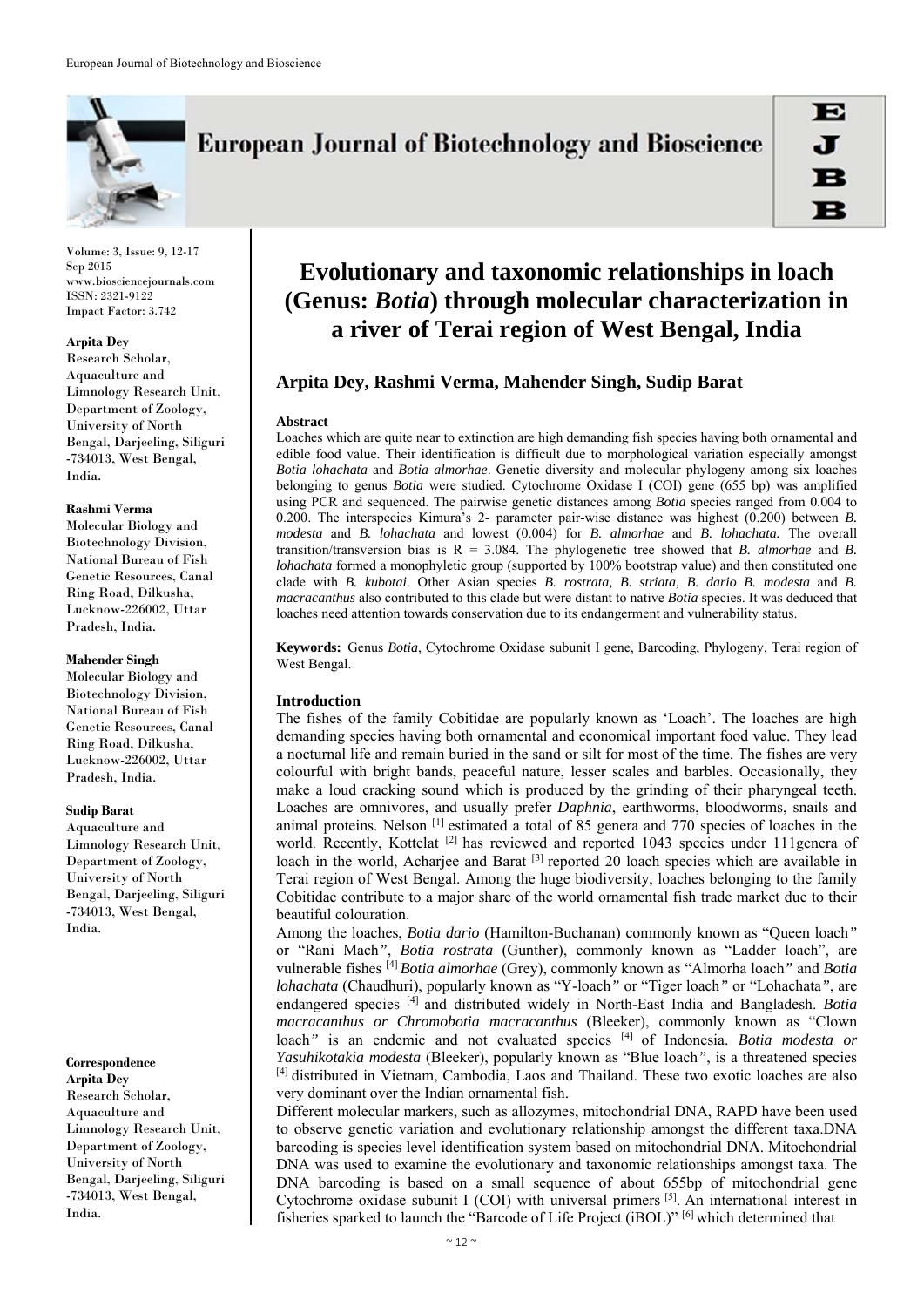mtDNA cytochrome oxidase subunit 1 (CO1) was a suitable gene marker for fish species identification due to the fast evolution of the mtDNA, its maternal inheritance and haploid condition  $\left[7\right]$ . The use of COI gene for barcoding is a suitable marker for discriminating between closely related species of fishes [8, 9, 10, 11, 12, 13, 14].

The present study was, therefore, focussed to establish the evolutionary and taxonomic relationships amongst the 6 species of genus *Botia* using mtDNA and to show the genetic distance between them. These species were contributed by different Continents under Gondwana Land. No other literature is available either on behaviour, breeding or conservation aspects of loaches. These lacunae instigated the present investigation on molecular identification and phylogenetic relationship of the above six mentioned loach species. The study may thus contribute to some extent to the information database and conservation approach of the fish diversity in natural resources.

## **Materials and Methods Sampling site**

The sampling sites located at Bhelakopa, Dwitia Khanda of Cooch Behar lie at  $26^018$ ' North latitude and  $89^034$ 'East longitude. Live fishes were sampled from different sampling sites of Kaljani River. The fishes were identified following their general body form, morphometric and meristic characteristics according to [15] and [16].

## **Genomic DNA Isolation**

DNA was isolated from approximately 50 mg of pectoral or pelvic fins and muscle tissue following standard phenol/chloroform method  $^{[17]}$ . Precipitated DNA was resuspended in TE buffer (10mM tris –HCl, 0.1 mM EDTA, pH 8) with a final concentration of 100 ng⁄ μl using Nanodrop 2000 (Thermo Scientific, USA), for all samples.



Fig 1: Botia dario

Fig 2: Botia rostrata



Fig 4: Botia lohachata

Fig 5: Botia macracanthus

Fig 6: Botia modesta

Fig 3: Botia almorhae

# **PCR amplification and Sequencing**

The quality and quantity of the extracted DNA were estimated on 0.8% agarose gels stained with ethidium bromide (EtBr). Approximately 655 bp nucleotide was amplified from the 5' region of the COI gene from mtDNA using different combinations of two pairs of primers: FishF1-5'TCAACCAACCACAAAGACATTGGCAC-3' and

FishR1 -5'TAGACTTCTGGGTGGCCAAAGAATCA-3', (Ward *et al.*) [9]. The amplifications were performed in 40 μl reactions containing in 4μl of 10X assay buffer, 0.8μl of MgCl2 (25mM), 0.2 μl of each dNTP, 0.4μl of each primer (10mM), 3U of *Taq* polymerase (0.4 μl ) and 1.6 μl (50ng/ μl) of genomic DNA. To check DNA contamination, a negative control was set up omitting template DNA from the reaction mixture. Thermocycler conditions were used as initial preheat at 94 ºC for 3 min, of denaturation 35 cycles at 94 °C for 30 s, annealing 54 °C for 30 s, extension 72 °C for 60s and final extension for 10 min at 72 ºC. The PCR products were visualized on 1.2% agarose gels and the most intense product were selected for sequencing. Nucleotide sequencing was performed by the dideoxy chain-termination method [18] using ABI Prism Big Dye Terminator v3.1 Cycle Sequencing kit, and sequenced following Applied Biosystems, USA.

# **Sequencing analysis**

The raw DNA sequences were edited using BioEdit sequence alignment editor [19], aligned using CLUSTALW [20], referred against electropherogram and submitted to GenBank (Table-1). To analyze the evolutionary isolation of six species and the level of divergence within species, K2P distance was calculated by averaging pair wise comparisons of sequence difference across all individuals by the Kimura 2-Parameter method [21] under Gama distribution estimated in MEGA 5.1(Molecular Evolutionary Genetics Analysis) software [22].

## **Results**

## **DNA sequence variation analysis**

Mitochondrial DNA 655bp Cytochrome Oxidase Subunit I (COI) gene were successfully amplified from individuals of *Botia dario, Botia rostrata, Botia almorhae, Botia lohachata, Botia macracanthus* and *Botia modesta* and sequences were submitted to Genbank databases (Table 1). Simplicity and un-ambiguity were observed among all the sequences, and no insertions, deletions or stop codons were observed in any of the sequences. Some sequences were also derived from NCBI. Out of 655 positions in the COI gene sequences analyzed in 10 specimens, 196 positions were variable, and 172 were parsimoniously informative. The average base composition [Thymine/Uracil (T/U); Cytosine (C); Adenine (A) and Guanine (G)] over all the three codon positions is 31.5, 25.7, 25.8 and 17.0, respectively. The transition/transversion rate ratios are  $k1 = 4.836$  (purines) and  $k2 = 6.772$  (pyrimidines). The overall transition/transversion bias is  $R = 3.084$ (Table 2).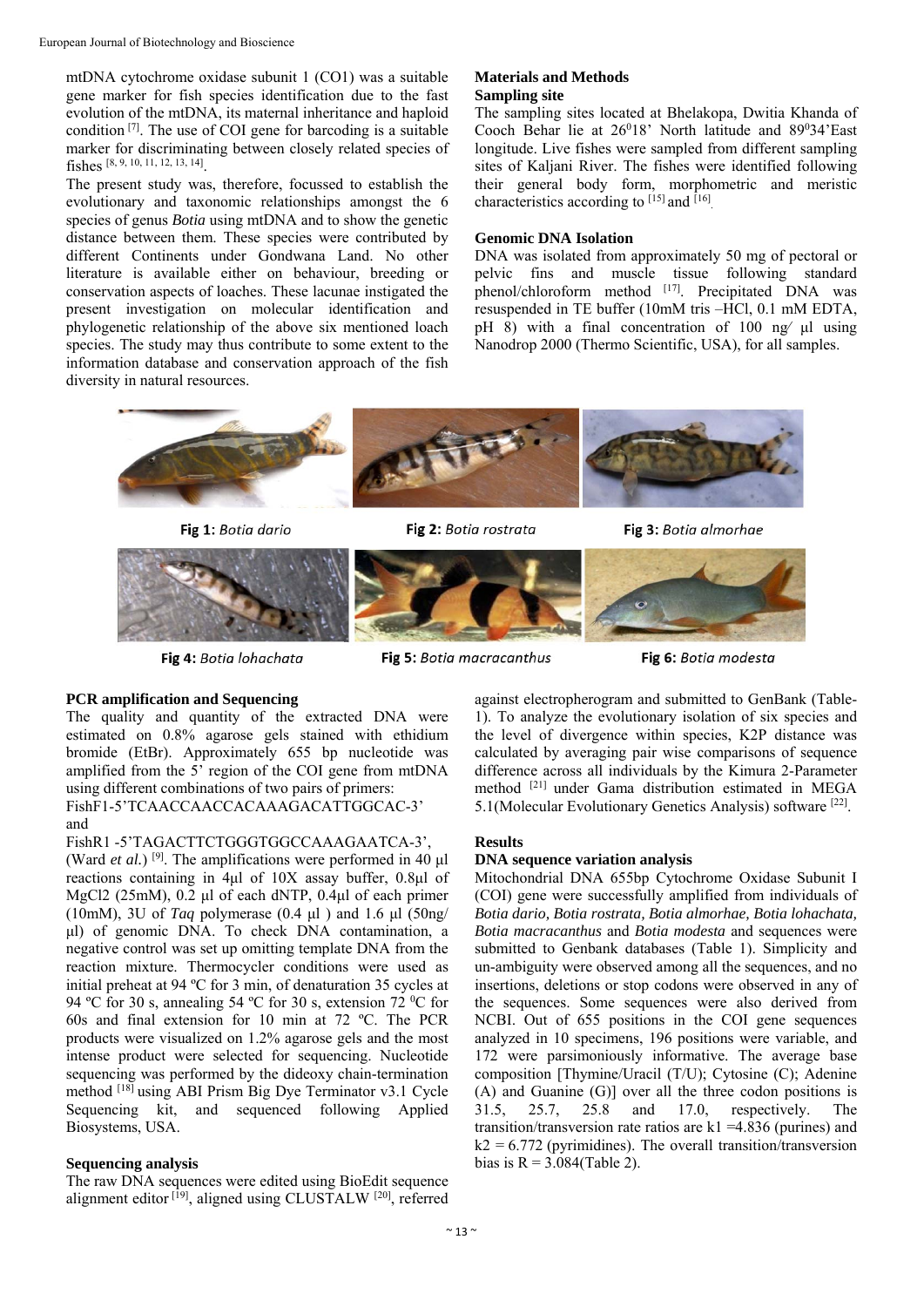|  |  |  |  |  |  |  |  |  | <b>Table 1:</b> The mitochondrial COI sequences of Genus <i>Botia</i> with the accession number |  |
|--|--|--|--|--|--|--|--|--|-------------------------------------------------------------------------------------------------|--|
|--|--|--|--|--|--|--|--|--|-------------------------------------------------------------------------------------------------|--|

| Sl. No.         | <b>Species</b>           | <b>Genbank Accession number</b> | <b>Authors</b> |
|-----------------|--------------------------|---------------------------------|----------------|
|                 | Botia almorhae           | KF738184                        | <b>NCBI</b>    |
| $\overline{2}$  | Botia almorhae           | KF738185                        | <b>NCBI</b>    |
| $\overline{3}$  | Botia almorhae           | KF738183                        | <b>NCBI</b>    |
| $\overline{4}$  | Botia almorhae           | KT781504                        | Present Study  |
| 5               | Botia lohachata          | KT781505                        | Present Study  |
| 6               | Botia lohachata          | KF742423                        | <b>NCBI</b>    |
| $\overline{7}$  | Botia kubotai            | KF738178                        | <b>NCBI</b>    |
| $\,8\,$         | Botia kubotai            | KF738179                        | <b>NCBI</b>    |
| $\overline{9}$  | Botia kubotai            | KF738180                        | <b>NCBI</b>    |
| 10              | Botia kubotai            | KF738181                        | <b>NCBI</b>    |
| 11              | Botia rostrata           | KT781497                        | Present Study  |
| 12              | Botia rostrata           | KT781498                        | Present Study  |
| 13              | Botia rostrata           | KT781499                        | Present Study  |
| 14              | Botia rostrata           | KF738189                        | <b>NCBI</b>    |
| 15              | Botia rostrata           | KF738190                        | <b>NCBI</b>    |
| 16              | Botia rostrata           | KF738191                        | <b>NCBI</b>    |
| 17              | Botia rostrata           | KT781500                        | Present Study  |
| 18              | Botia rostrata           | KF738192                        | <b>NCBI</b>    |
| $\overline{19}$ | Botia striata            | KF738186                        | <b>NCBI</b>    |
| 20              | Botia striata            | KF738187                        | <b>NCBI</b>    |
| $\overline{21}$ | Botia striata            | KF738188                        | <b>NCBI</b>    |
| $\overline{22}$ | Botia dario              | KT781502                        | Present Study  |
| $\overline{23}$ | Botia dario              | KT781503                        | Present Study  |
| 24              | Botia dario              | JX105475                        | <b>NCBI</b>    |
| $\overline{25}$ | Botia dario              | KF511556                        | <b>NCBI</b>    |
| 26              | Botia dario              | JX105468                        | <b>NCBI</b>    |
| 27              | Botia dario              | JX105477                        | <b>NCBI</b>    |
| 28              | Botia dario              | JX105478                        | <b>NCBI</b>    |
| 29              | Botia macracanthus       | KT781506                        | Present Study  |
| 30              | Chromobotia macracanthus | KF738204                        | <b>NCBI</b>    |
| 31              | Chromobotia macracanthus | KF738207                        | <b>NCBI</b>    |
| 32              | Chromobotia macracanthus | KF738205                        | <b>NCBI</b>    |
| 33              | Chromobotia macracanthus | KF738206                        | <b>NCBI</b>    |
| 34              | Botia modesta            | KT781501                        | Present Study  |
| 35              | Yasuhikotakia modesta    | JQ346170                        | <b>NCBI</b>    |
| 36              | Glyptothorax brevipinnis | EU637829                        | <b>NCBI</b>    |

**Table 2:** Molecular characterization information content of the mtDNA COI region of analyzed *Botia*

| <b>Number of bases</b> | <b>Nucleotide composition</b> |      | Invariable | Polvmorphic | Parsimonv    | <b>Estimated ty/ts</b> |                                   |            |
|------------------------|-------------------------------|------|------------|-------------|--------------|------------------------|-----------------------------------|------------|
| analyzed               | $\%A$                         | $\%$ | $\%T$      | % $C$       | <b>Sites</b> | informative Sites      | $\sim \cdot$<br>informative Sites | bias $(R)$ |
| ວວວ                    | $\cap$ $\subset$ $\subset$    |      |            | . ب         | 196          | 164                    | $1 - \alpha$                      | 3.084      |

| Table 3: Evolutionary divergence between intra-species of Genus Botia. |  |  |  |  |  |  |
|------------------------------------------------------------------------|--|--|--|--|--|--|
|------------------------------------------------------------------------|--|--|--|--|--|--|

|                    | <b>Botia</b> | <b>Botia</b> | <b>Botia</b> | <b>Botia</b> | <b>Botia</b> | <b>Botia</b> | <b>Botia</b> | <b>Botia</b> |
|--------------------|--------------|--------------|--------------|--------------|--------------|--------------|--------------|--------------|
|                    | dario        | lohachata    | almorhae     | macracanthus | modesta      | rostrata     | kubotai      | striata      |
| Botia dario        |              | 0.015        | 0.015        | 0.017        | 0.018        | 0.013        | 0.015        | 0.014        |
| Botia lohachata    | 0.112        |              | 0.002        | 0.017        | 0.020        | 0.009        | 0.009        | 0.014        |
| Botia almorhae     | 0.107        | 0.004        |              | 0.017        | 0.020        | 0.008        | 0.009        | 0.014        |
| Botia macracanthus | 0.169        | 0.137        | 0.140        |              | 0.020        | 0.018        | 0.018        | 0.018        |
| Botia modesta      | 0.186        | 0.200        | 0.199        | 0.198        |              | 0.019        | 0.019        | 0.019        |
| Botia rostrata     | 0.094        | 0.045        | 0.040        | 0.151        | 0.193        |              | 0.008        | 0.012        |
| Botia kubotai      | 0.112        | 0.047        | 0.049        | 0.158        | 0.192        | 0.035        |              | 0.013        |
| Botia striata      | 0.109        | 0.093        | 0.097        | 0.155        | 0.199        | 0.074        | 0.088        |              |

## **Evolutionary distances**

Intra-species pair wise distances of *Botia* genus is highlighted in Table 3. The COI sequence pair of *Botia* evolutionary distances ranged from 0.004 to 0.200. The interspecies Kimura's 2- parameter pair-wise distance was highest (0.200) between *B. modesta* and *B. lohachata* and lowest (0.004) for *B.almorhae* and *B. lohachata* (Table 3). Best fit models for COI dataset was Hasegawa-Kishino-Yano (HKY+ I) model for different population of *Botia* and closely related species such as *B.lohachata* and *B. almorhae*. 500

bootstrap re-sampling strategy was used to assess the reliability of a phylogenetic tree. All the populations of *Botia* were clearly separated from each other in phylogenetic tree (Figure 7).

#### **Phylogenetic analysis**

The nucleotide sequences of COI gene were aligned in order to determine the phylogenetic relationship among 6 species of *Botia*. The topology of ML and NJ tree estimated were identical. The phylogenetic tree showed that *B. almorhae* and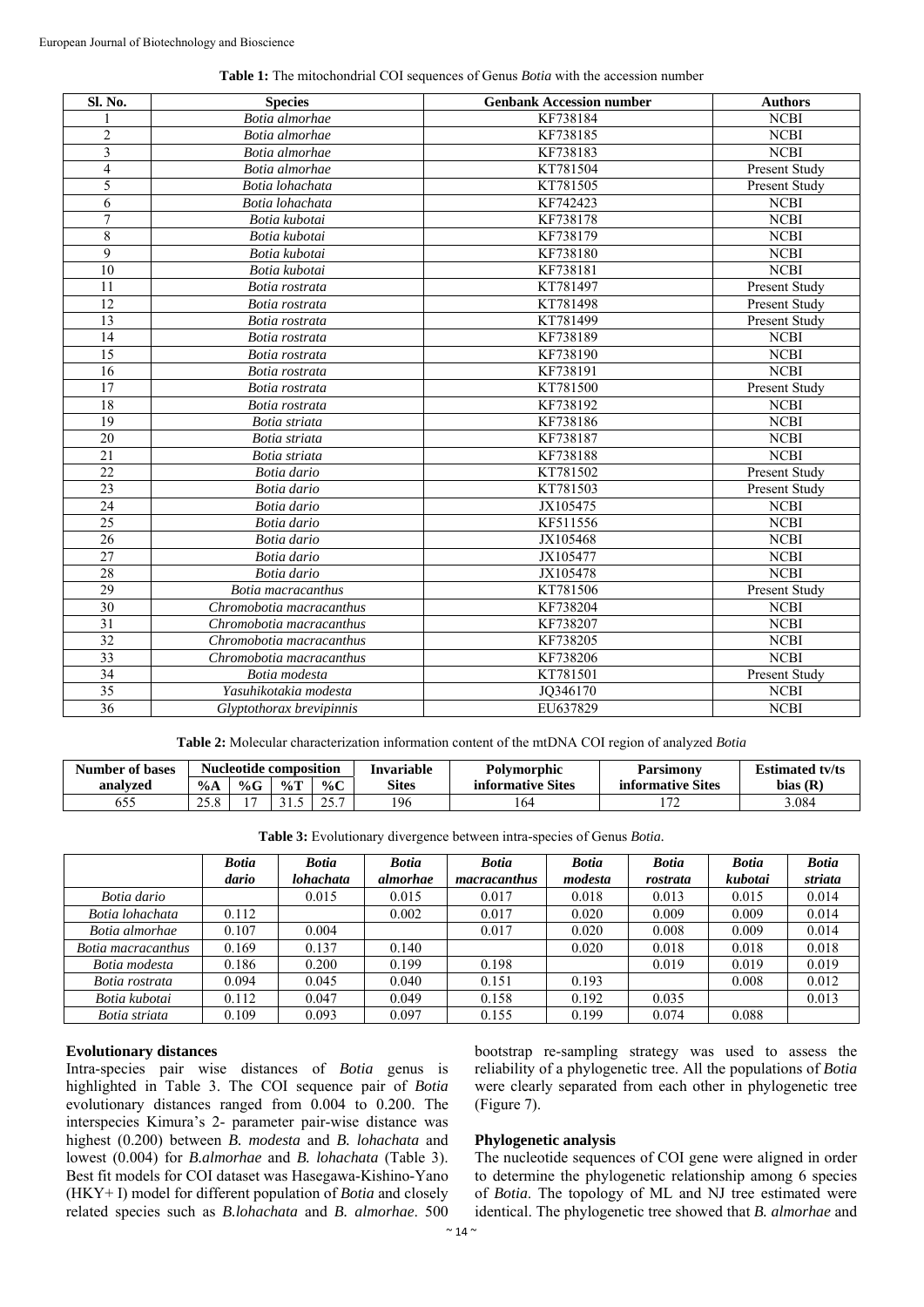*B. lohachata* formed a monophyletic group (supported by 100% bootstrap value) and then constituted one clade with *B. kubotai*. Other Asian species *B. rostrata, B. striata, B. dario*  *B. modesta and B. macrocanthus* also contributed to this clade but are distant to native *Botia* species.



**Fig 7:** Molecular Phylogenetic analysis by Maximum Likelihood method

The evolutionary history was inferred by using the Maximum Likelihood method based on the Hasegawa-Kishino-Yano model  $[23]$ . The tree with the highest log likelihood (-2520.3362) is shown in Figure 8. The percentage of trees in which the associated taxa clustered together is shown next to the branches. Initial tree(s) for the heuristic search were obtained automatically by applying Neighbour-Join and BioNJ algorithms to a matrix of pair wise distances estimated using the Maximum Composite Likelihood (MCL) approach, and then selecting the topology with superior log likelihood value. The rate variation model allowed for some sites to be evolutionarily invariable ([+*I*], 0.0010% sites). The tree is drawn to scale, with branch lengths measured in the number of substitutions per site. The analysis involved 36 nucleotide sequences. Codon positions included were 1st+2nd+3rd. All positions containing gaps and missing data were eliminated. There were a total of 592 positions in the final dataset. Evolutionary analyses were conducted in MEGA5 [22].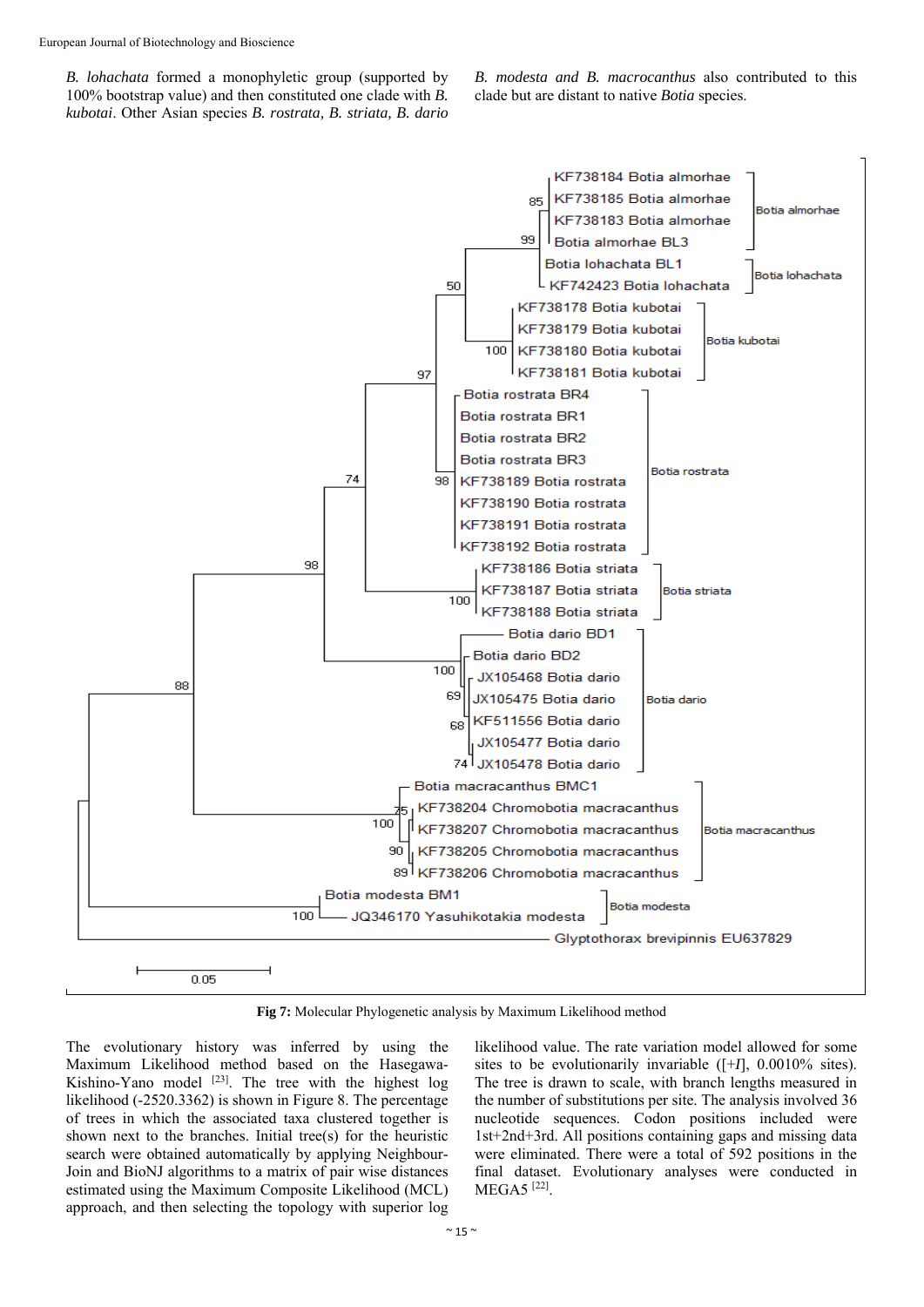

**Fig 8:** Evolutionary relationships of taxa by Neighbour-Joining method

The evolutionary history was inferred using the Neighbour-Joining method [21]. The optimal tree with the sum of branch length = 0.60289640 is shown in Figure 8. The percentage of replicate trees in which the associated taxa clustered together in the bootstrap test (500 replicates) are shown next to the branches [24]. The tree is drawn to scale, with branch lengths in the same units as those of the evolutionary distances used to infer the phylogenetic tree. The evolutionary distances were computed using the Kimura 2-parameter method [25] and are in the units of the number of base substitutions per site. The analysis involved 36 nucleotide sequences. Codon positions included were 1st+2nd+3rd. All positions containing gaps and missing data were eliminated. There were a total of 592 positions in the final dataset. Evolutionary analyses were conducted in MEGA5 [22].

#### **Discussion**

The blast search analyses of sequences were also carried out for further strengthening of these sequenced data. The phenotypical identification of the present studied species of *Botia* showed 100% similarity with same species sequence in Genbank (Figure 7 and 8). Hebert *et al.*, <sup>[26]</sup> proposed a concept, a short nucleotide sequence of mitochondrial genome will act as a DNA barcode of species identification of eukaryotic in particular animals. The technology has proven to be a rapid tool for precise identification of biological specimens. DNA barcoding works under the principle that interspecies variations are greater than the intraspecies variations allowing one to distinguish the species using nucleotide sequences. Six hundred fifty nucleotide bases of 5 Cytochrome C oxidase sub – unit I gene (COI)